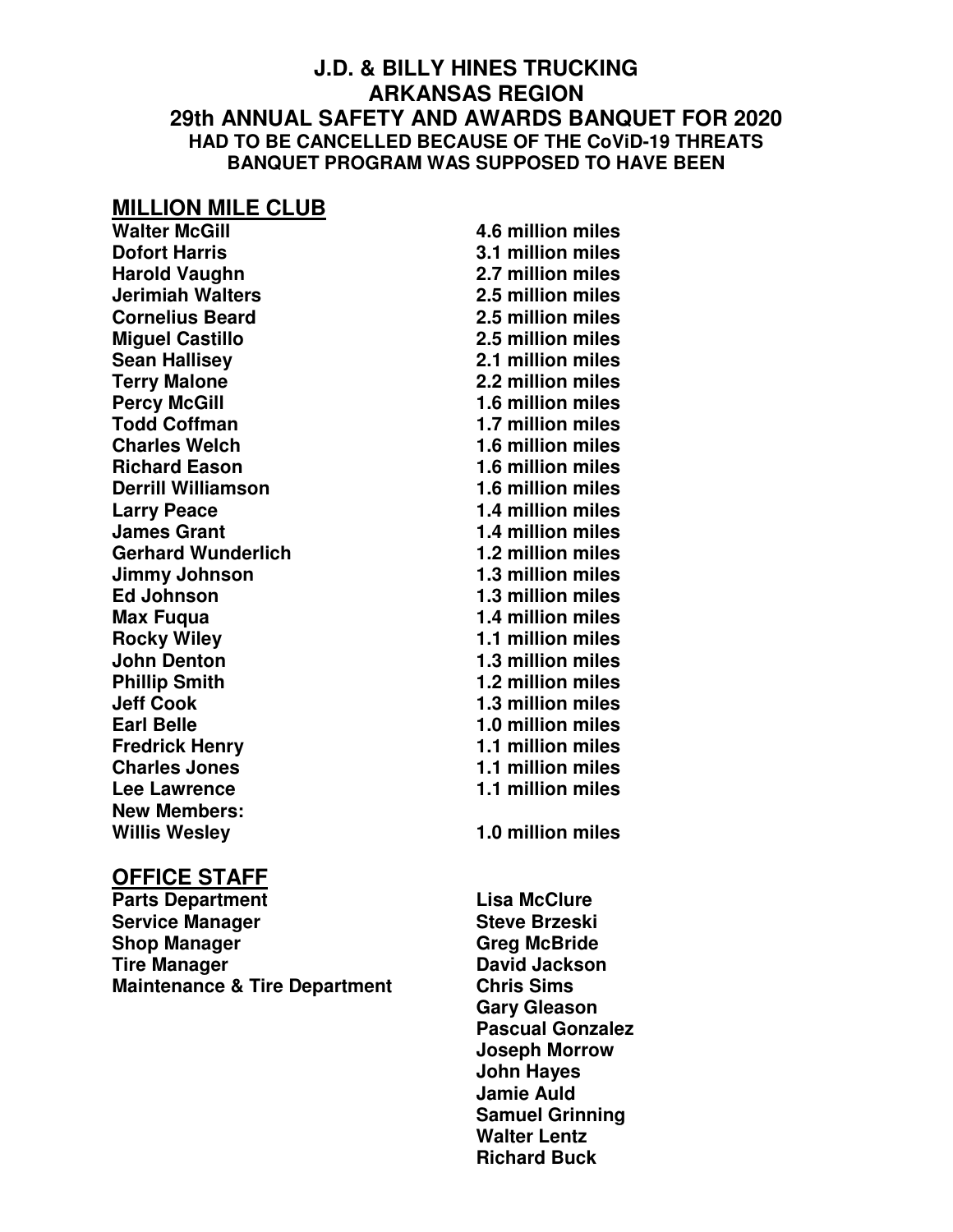|                      | <b>Barry Hawkins</b>   |
|----------------------|------------------------|
| ΙT                   | <b>Danny Stewart</b>   |
| <b>Accounting</b>    | <b>Laura Bradley</b>   |
|                      | <b>Katie Parish</b>    |
|                      | <b>Samantha Kuyper</b> |
|                      | <b>Rita Peters</b>     |
|                      | <b>Ronda Roswell</b>   |
|                      | <b>Paula Glass</b>     |
| <b>Operations</b>    | <b>Darlene Wiley</b>   |
|                      | <b>Roger Buckley</b>   |
|                      | <b>Jeff McNeal</b>     |
|                      | <b>Andy Thompson</b>   |
|                      | <b>Stan Schooley</b>   |
|                      | <b>Paquitta Hatley</b> |
|                      | <b>Louis Bolo</b>      |
| <b>Safety</b>        | <b>Kris Kelley</b>     |
|                      | <b>Frankie Harris</b>  |
|                      | <b>Jason Pauley</b>    |
| <b>HR/Recruiting</b> | Katye Halliday         |
|                      | <b>Kiley Hines</b>     |
|                      | <b>Ron Quillin</b>     |
|                      | <b>Roberta Gulley</b>  |
|                      | <b>Darren Simpson</b>  |
|                      |                        |

#### **TIRE AWARDS**

This award is given to the drivers with the best drive tire mileage. **Long Haul:**  3<sup>rd</sup> Place **Michael Ford** 2<sup>nd</sup> Place **Charles Jones** 1<sup>rd</sup> Place *<u>Ed Johnson</u>* **Short Haul:**  6<sup>th</sup> Place **Gerhard Wunderlich** 5<sup>th</sup> Place **Sean Hallisey 4 Phillip Smith** 3<sup>rd</sup> Place **Stacy Smith** 2<sup>nd</sup> Place **Derrell Woodley** 1<sup>st</sup> Place **Miguel Castillo** 

# **SERVICE RECOGNITION**

This award is given one time to recognize when an employee has had no chargeable accidents for a period of one year.

**Louis Brolo Jason Pauley John Reeves Glen Horton Samuel Baggett Orenthal Tidwell Thomas Parker Michael Ford Lewis Rafter Michael Jones**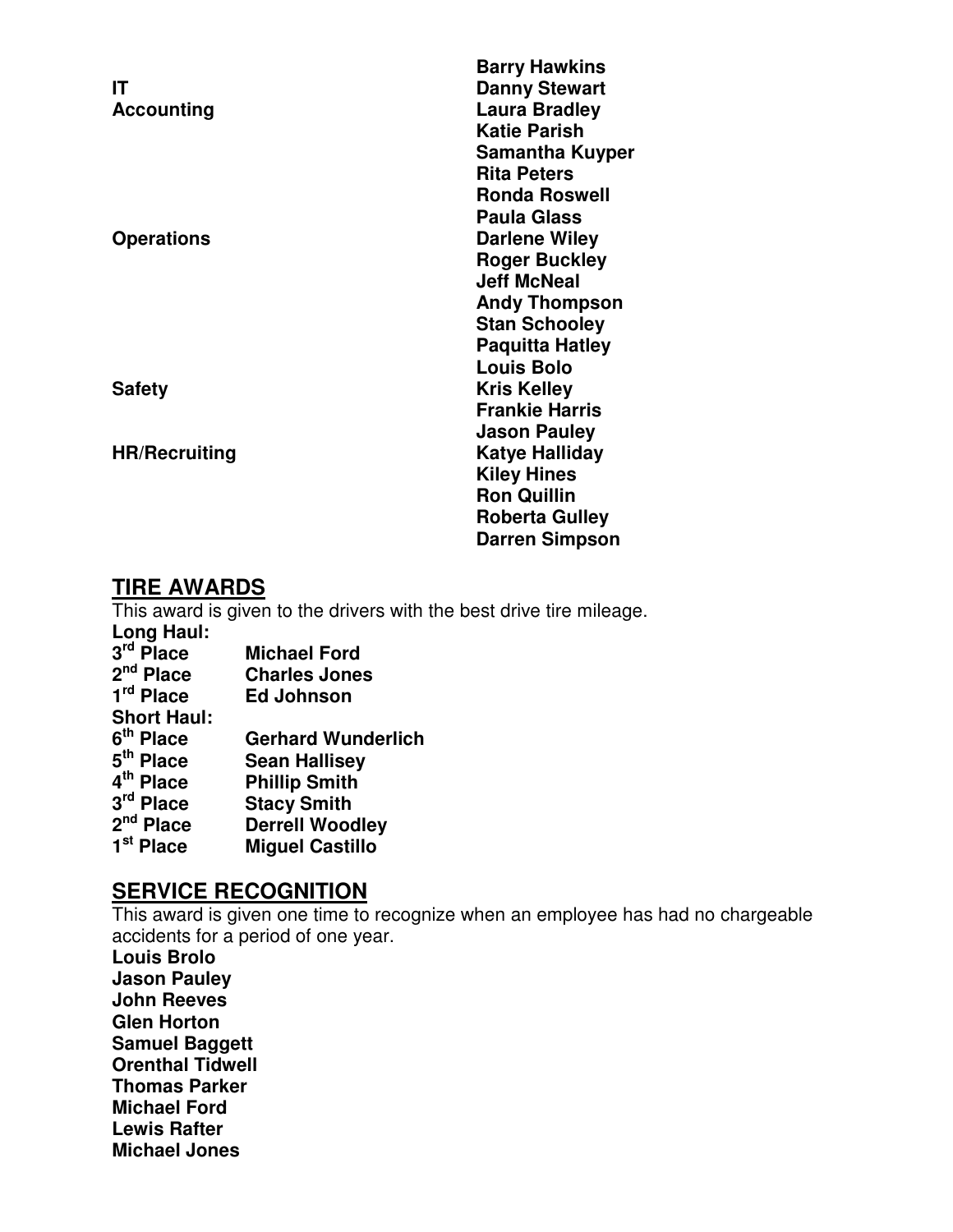**Corey Smith George Guidry Warren Short Hugh Lentz Samuel Grinning Jamie Auld** 

# **YEARS OF SERVICE AWARDS**

Hines Trucking values and appreciates our employees and would like to honor the following employees for their years of service:

| 3 years  | Jorge Vaquera - Torres  |
|----------|-------------------------|
|          | <b>Fredrick Burnett</b> |
|          | <b>Francis Hulett</b>   |
|          | <b>Michael Smith</b>    |
|          | <b>Paquitta Hatley</b>  |
|          | <b>Rita Peters</b>      |
|          | <b>Lance Brown</b>      |
|          | <b>Dedric Jones</b>     |
|          | <b>Ron Quillin</b>      |
|          | <b>David White</b>      |
| 4 years  | <b>Samantha Kuyper</b>  |
|          | <b>David Pierce</b>     |
|          | <b>Jack Brewer</b>      |
|          | <b>Ronda Roswell</b>    |
|          | <b>Greg McBride</b>     |
|          | <b>Stacy Smith</b>      |
|          | <b>John Hayes</b>       |
|          | <b>Roger Buckley</b>    |
| 5 years  | <b>Roberta Gulley</b>   |
|          | <b>Todd Jones</b>       |
|          | <b>Richard Fowler</b>   |
|          | <b>David Woodard</b>    |
|          | <b>George McNease</b>   |
| 6 years  | <b>Harold Weisel</b>    |
|          | <b>Erik Eskew</b>       |
|          | <b>Jeff McNeal</b>      |
|          | <b>Chris Sims</b>       |
|          | <b>Frankie Harris</b>   |
| 7 years  | <b>Terri Roper</b>      |
| 8 years  | <b>Kris Kelley</b>      |
|          | <b>Jerome Smith</b>     |
| 9 years  | <b>Earnest Nabors</b>   |
|          | <b>Shawn Starks</b>     |
| 10 years | <b>Joseph Morrow</b>    |
| 11 years | <b>Frank Smith</b>      |
|          | <b>Rocky Wiley</b>      |
|          | <b>Jeff Cook</b>        |
| 12 years | <b>Danny Stewart</b>    |
|          | <b>Earl Belle</b>       |
|          | <b>Max Fuqua</b>        |
|          | <b>Lee Lawrence</b>     |
|          | <b>Charles Jones</b>    |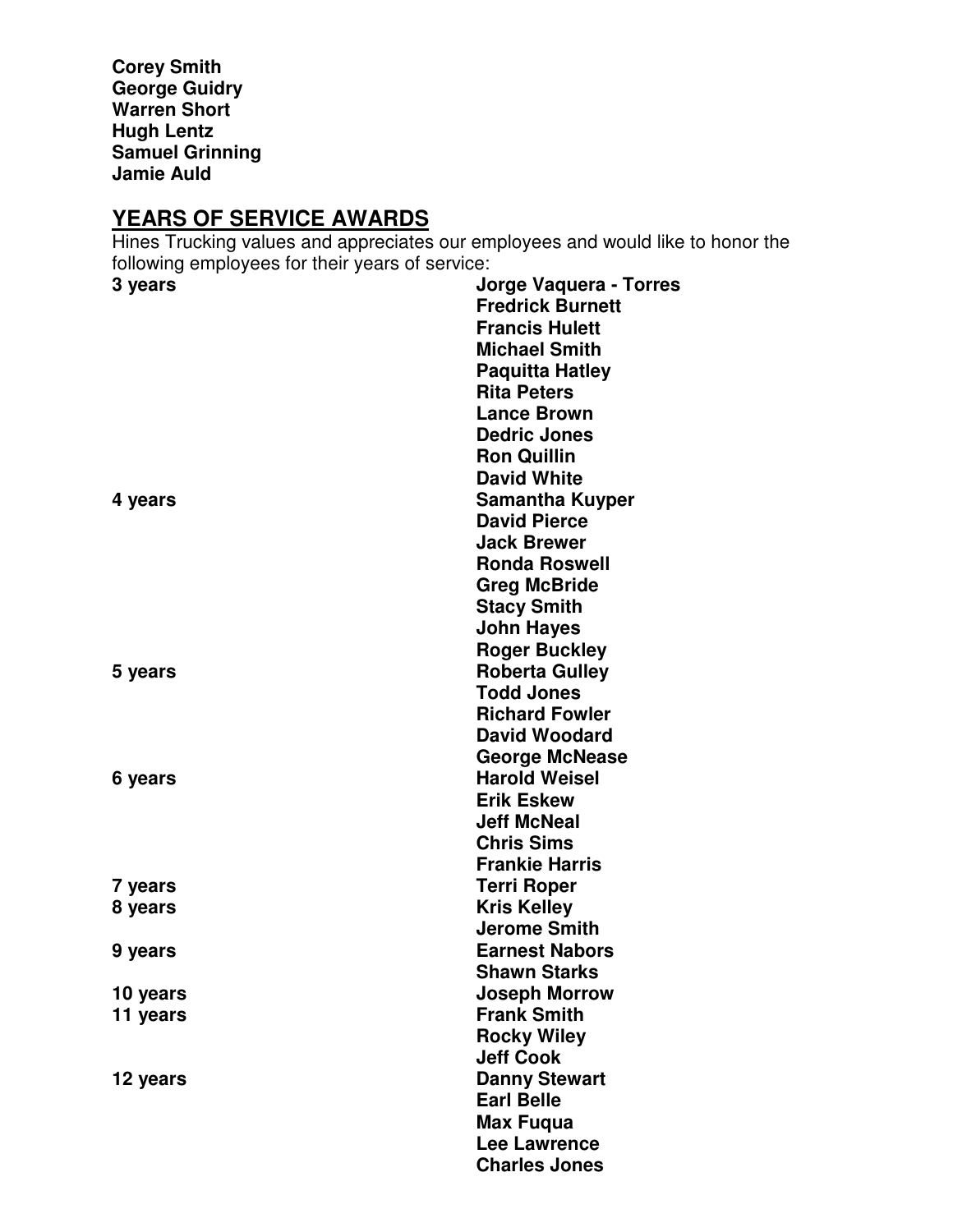|          | <b>Phillip Smith</b>      |
|----------|---------------------------|
| 13 years | <b>Gerhard Wunderlich</b> |
|          | <b>John Denton</b>        |
|          | <b>Ed Johnson</b>         |
| 14 years | <b>Willis Wesley</b>      |
|          | <b>Katie Parish</b>       |
|          | <b>Braden Bradley</b>     |
|          | <b>Pascual Gonzalez</b>   |
|          | Jimmy Johnson             |
| 15 years | <b>Gary Gleason</b>       |
|          | <b>Derrill Williamson</b> |
|          | <b>Darlene Wiley</b>      |
|          | <b>Larry Gullett</b>      |
| 16 years | <b>Lisa McClure</b>       |
|          | <b>Terry Malone</b>       |
| 17 years | <b>Laura Bradley</b>      |
|          | <b>Steve Brzeski</b>      |
| 18 years | <b>James Grant</b>        |
|          | <b>Charles Welch</b>      |
|          | <b>Sean Hallisey</b>      |
|          | <b>Richard Eason</b>      |
| 19 years | <b>Katye Halliday</b>     |
|          | <b>Kiley Hines</b>        |
|          | <b>Miguel Castillo</b>    |
|          | <b>Larry Peace</b>        |
| 21 years | <b>Percy McGill</b>       |
| 22 years | <b>Todd Coffman</b>       |
| 23 years | <b>Jesse Mergel</b>       |
| 26 years | <b>Fredrick Henry</b>     |
|          | <b>Harold Vaughn</b>      |
| 27 years | <b>Jerimiah Walters</b>   |
| 28 years | <b>Cornelius Beard</b>    |
|          | <b>Wayne Morrow</b>       |
| 30 years | <b>Dofort Harris</b>      |
| 41 years | <b>David Jackson</b>      |
| 42 years | <b>Walter McGill</b>      |
|          |                           |

## **CUSTODIAN RECOGNITION**

This award recognizes the shop and grounds custodian for the fine job keeping HTI property looking its best.

# **Samuel Grinning**

#### **SHOP EMPLOYEE OF THE YEAR**

This award recognizes the top shop mechanics for the year. All mechanics employed on January 1 were rated on a point system based on Safety, Work Quality, Attitude, Paperwork, Assignments, Clean Work Area and Attendance.

| <b>Most Improved</b>           | <b>Richard Buck</b>  |
|--------------------------------|----------------------|
| 1 <sup>st</sup> Runner-Up      | <b>Walter Lentz</b>  |
| 2020 Shop Employee of the Year | <b>Joseph Morrow</b> |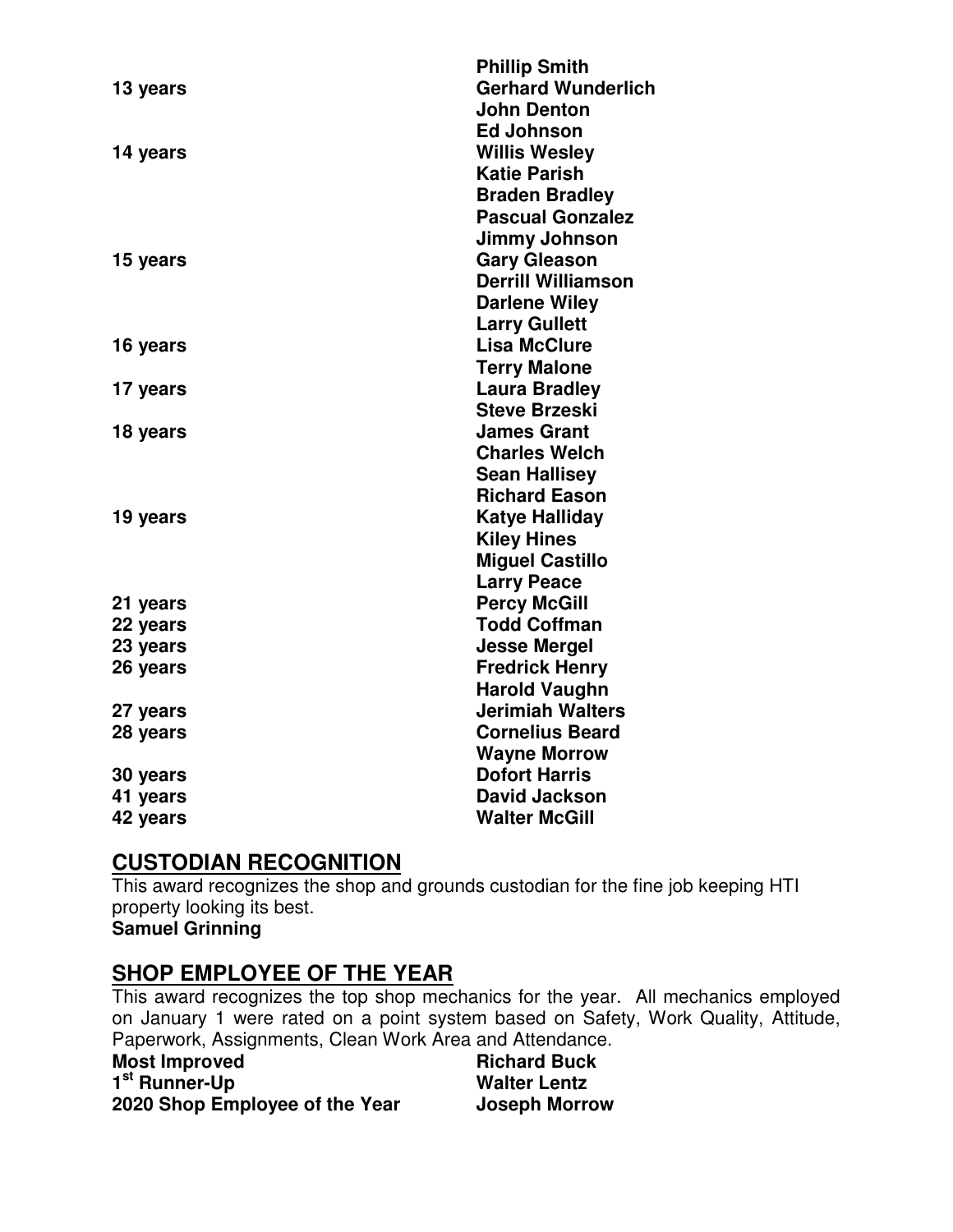#### **TOP REVENUE**

This award is to recognize the top three drivers for the most revenue produced in the Flatbed Division for 2020:

3<sup>rd</sup> Place 2<sup>nd</sup> Place 1<sup>st</sup> Place

**Derrill Williamson Michael Ford John Denton** 

## **TOP LOADS**

This award is to recognize the top drivers for the most loads hauled in the year 2020. **Short Haul Division:** 

| 3 <sup>rd</sup> Place | <b>James Grant</b>   |
|-----------------------|----------------------|
| 2 <sup>nd</sup> Place | <b>Todd Coffman</b>  |
| 1 <sup>st</sup> Place | <b>Willis Wesley</b> |

#### **MOST MILES**

This award is given for the most miles driven in 2020. **Flatbed Division: 3 Richard Fowler 2 Derrill Williamson** 1<sup>st</sup> Place **John Denton** 

| SNOR HAUI DIVISION.   |                        |
|-----------------------|------------------------|
| 3 <sup>rd</sup> Place | <b>Miquel Castillo</b> |
| 2 <sup>nd</sup> Place | <b>Jeff Cook</b>       |
| 1 <sup>st</sup> Place | <b>Terry Malone</b>    |

#### **BEST M.P.G.**

**Short Haul Division:** 

These awards are based on top individual miles per gallon for 2020.

| <b>Earnest Nabors</b>  |
|------------------------|
| <b>Charles Jones</b>   |
| <b>David Woodard</b>   |
|                        |
| <b>Frank Smith</b>     |
| <b>Cornelius Beard</b> |
| <b>Dofort Harris</b>   |
|                        |

#### **ACCIDENT FREE MILES**

This certificate is given for every 250,000 miles of accident free driving.

| 250,000 miles   | <b>Ed Johnson</b>       |
|-----------------|-------------------------|
|                 | <b>Stacy Smith</b>      |
|                 | <b>Michael Smith</b>    |
| 500,000 miles   | <b>Richard Fowler</b>   |
| 1,000,000 miles | <b>Willis Wesley</b>    |
| 1,250,000 miles | <b>John Denton</b>      |
|                 | <b>Phillip Smith</b>    |
|                 | <b>Jeff Cook</b>        |
| 2,500,000 miles | <b>Cornelius Beard</b>  |
|                 | <b>Jerimiah Walters</b> |
|                 | <b>Miguel Castillo</b>  |
|                 |                         |